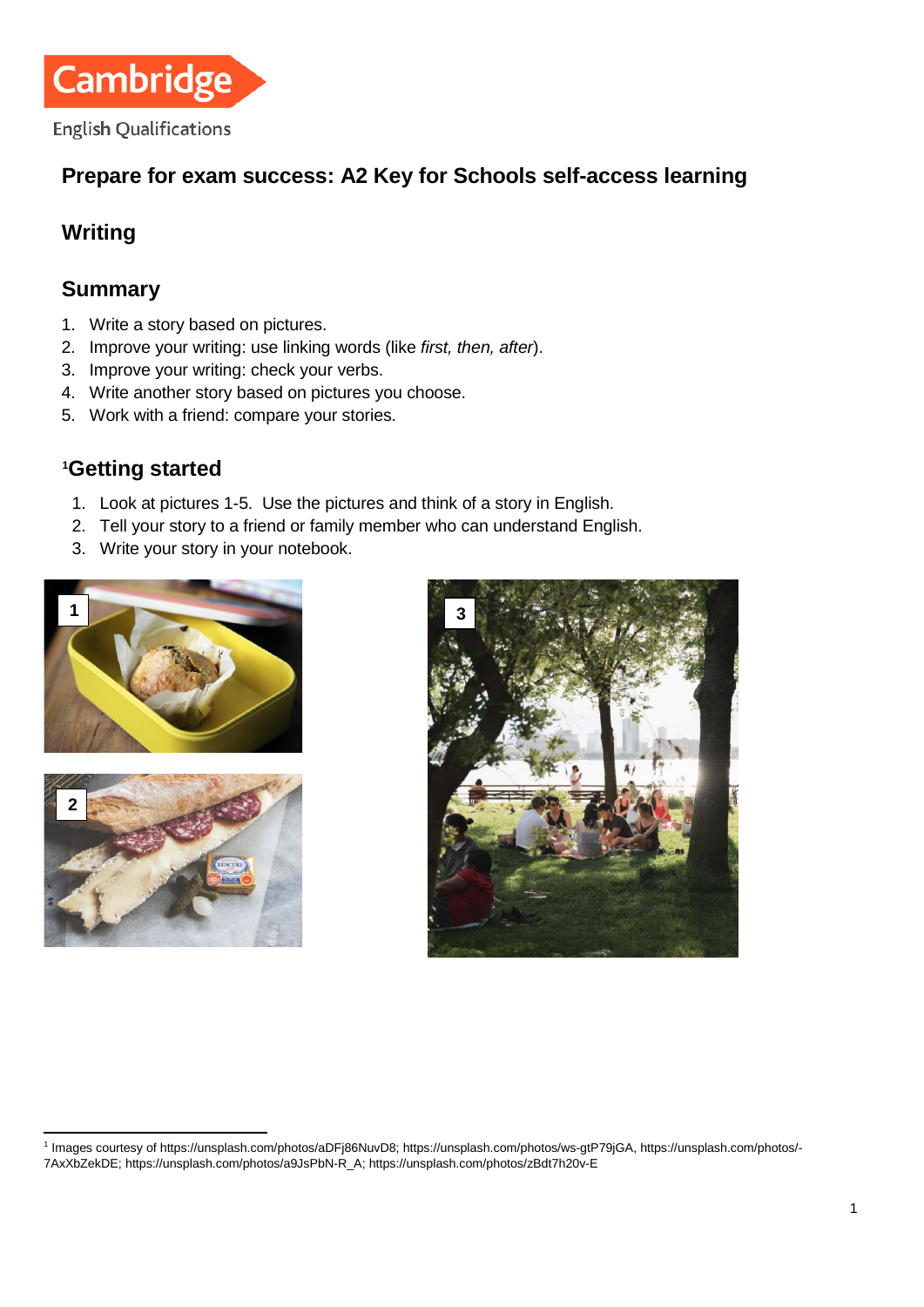# **Cambridge**

#### **English Qualifications**





4. Read the story below. Which pictures does it describe?

I went for a picnic with my friends. We put fruit, sandwiches and orange juice in my bag. We arrived at the lake, we ate under the trees. Tom and Lucy swam in the lake and Michel and I watched them.

#### **Check the Answer key.**

## **Task: Link your story**

Put the missing words into the story.

| Last Saturday                              | Then After lunch First When                                                                  |                                               |    |
|--------------------------------------------|----------------------------------------------------------------------------------------------|-----------------------------------------------|----|
|                                            |                                                                                              | $\Box$ , I went for a picnic with my friends. | we |
|                                            | put fruit, sandwiches and orange juice in my bag, then we left.                              | we                                            |    |
|                                            | arrived at the lake, we ate under the trees. ____________________________, Tom and Lucy swam |                                               |    |
| in the lake and Michel and I watched them. |                                                                                              |                                               |    |

Check the **Answer key**.

**Tip: Improve your writing** Do you have any linking words in the story you wrote in

**Getting started**?

If not, add some!



<span id="page-1-0"></span> <sup>2</sup> Images courtesy of [https://unsplash.com/photos/a9JsPbN-R\\_A;](https://unsplash.com/photos/a9JsPbN-R_A)<https://unsplash.com/photos/zBdt7h20v-E>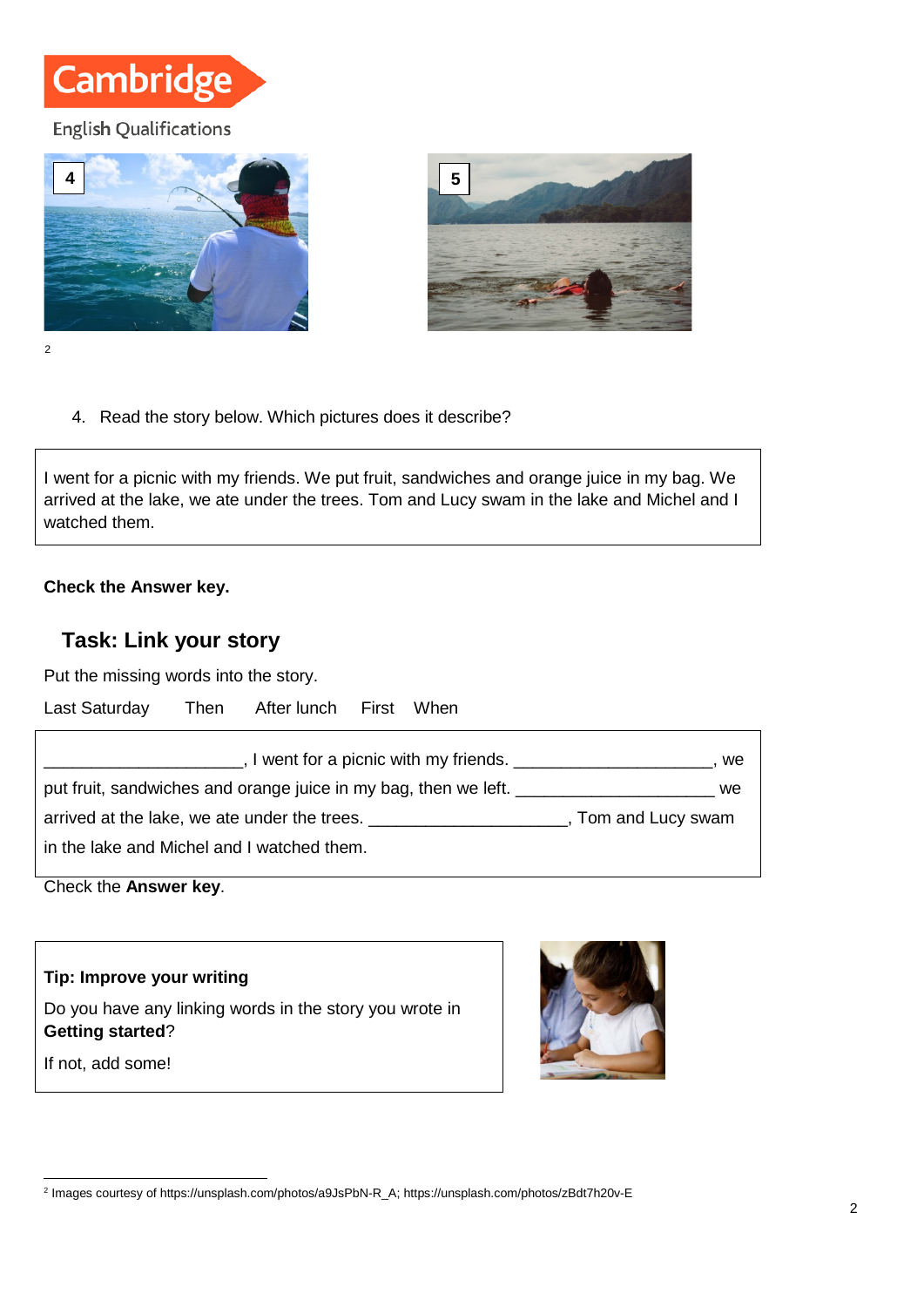

**English Qualifications** 

## **Task: Check your verbs!**

- 1. Underline the verbs in the story about the picnic.
- 2. Think about these questions:
	- Look at the endings of the verbs 'watch' and 'arrive'. What is the difference?
	- How many irregular verbs do you know in English?

Check the **Answer key**.

#### **How to…Use the past tense in stories**

In a story, we often use the past tense.

Some verbs are **regular** – we usually add **–ed** (or **–d**) to make the past tense. For example, watch > watch**ed**; arrive > arrive**d**.

Some verbs are irregular, for example: put, went, left.

## **Task: Correct the mistakes**

Can you correct the mistakes with the verbs in this story? There are **five** mistakes.

One day, I waked up and it was sunny. I call my friends and we go shopping. We bougt clothes and have a good time.

Check the **Answer key**.

#### **Tip: Improve your writing**

**When you write a story think about these questions:**

- 1. Did I use the past tense in my story?
- 2. Did I spell the words correctly?

## **Task: Write a story**

1. Go to **[Writing exercises.co.uk](https://writingexercises.co.uk/index.php)** Scroll down and click on:

#### **Random Image Generator**

Use images to help you write.

- 2. Click 'Press for a random picture'. Press 'New Picture' to find pictures that you like
- 3. Choose 3 pictures. Use funny pictures for a funny story, or scary pictures for a scary story!
- 4. Think of a story that connects the 3 pictures. Be creative!
- 5. Write your story.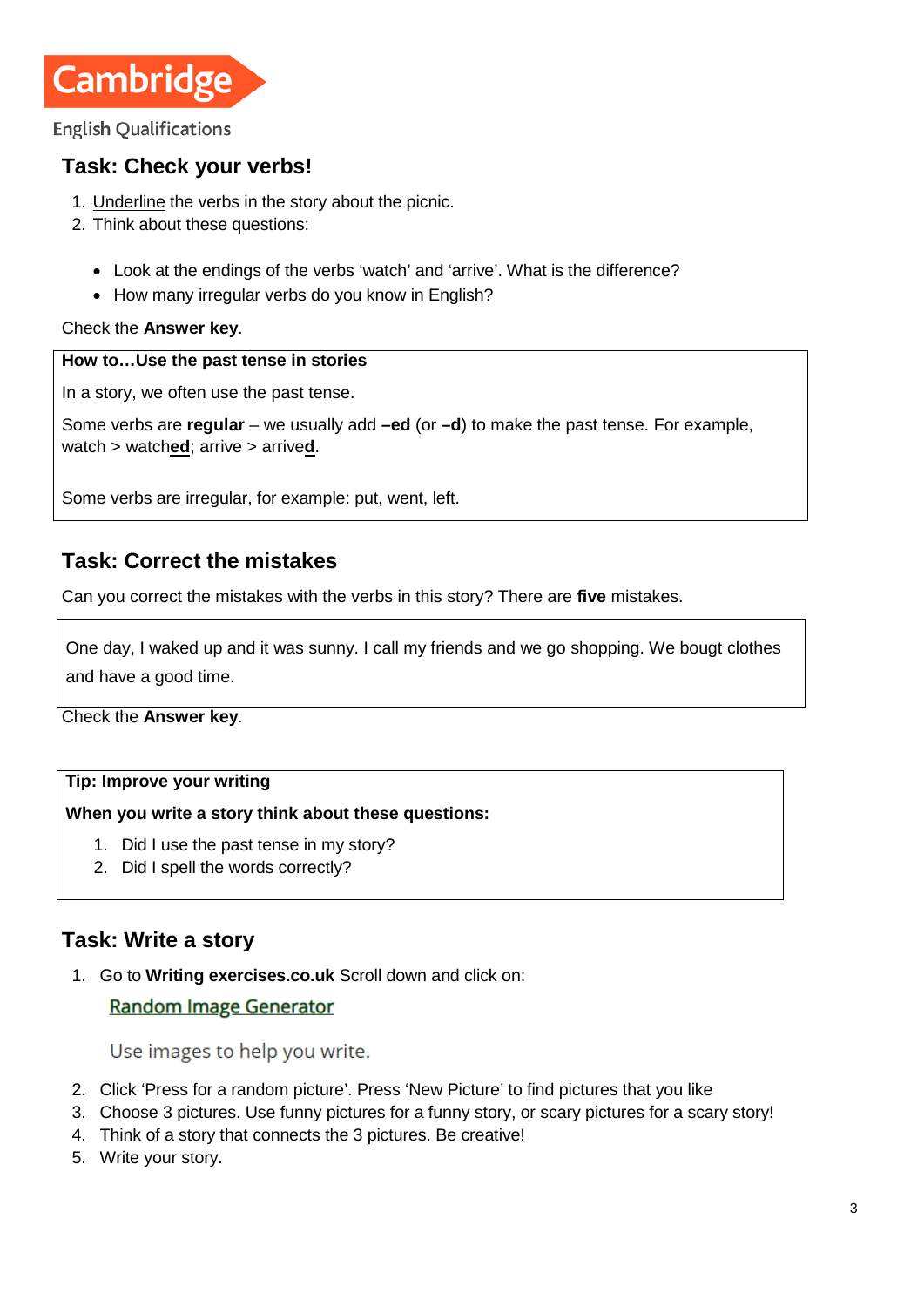

#### **Tip!**

In the A2 Key for Schools Reading and Writing part 7 you have to write a story about 3 pictures.

Your story should be **35 words or more**.

Write clearly. It doesn't matter if your writing is joined up or not.

# **Task: Check your writing**

Tick  $\checkmark$  yes or no.

| Did you                             | <b>Yes</b> | No |
|-------------------------------------|------------|----|
| write about all 3 pictures?         |            |    |
| write at least 35 words?            |            |    |
| use linking words?                  |            |    |
| check your spelling?                |            |    |
| use capital letters and full stops? |            |    |

If you ticked 'no' to any of the questions, go back to your writing and try again.

# **Task: Work with a friend**

- 1. Share your pictures with a friend or family member.
- 2. Ask them to use the pictures and think of a story.
- 3. They can write or tell their story.
- 4. Tell or show them your story.

Are your stories similar or different? Which story do you like best?

If you like, write what happens next in your story – or your friend's story.



#### **Extra challenge**:

- 1. Ask a friend or family member to send you a picture.
- 2. Look at the picture. Think of the beginning of a story. Write it.
- 3. Send the beginning of your story and another picture to your friend. Tell them to write the next part of the story and send you a new picture.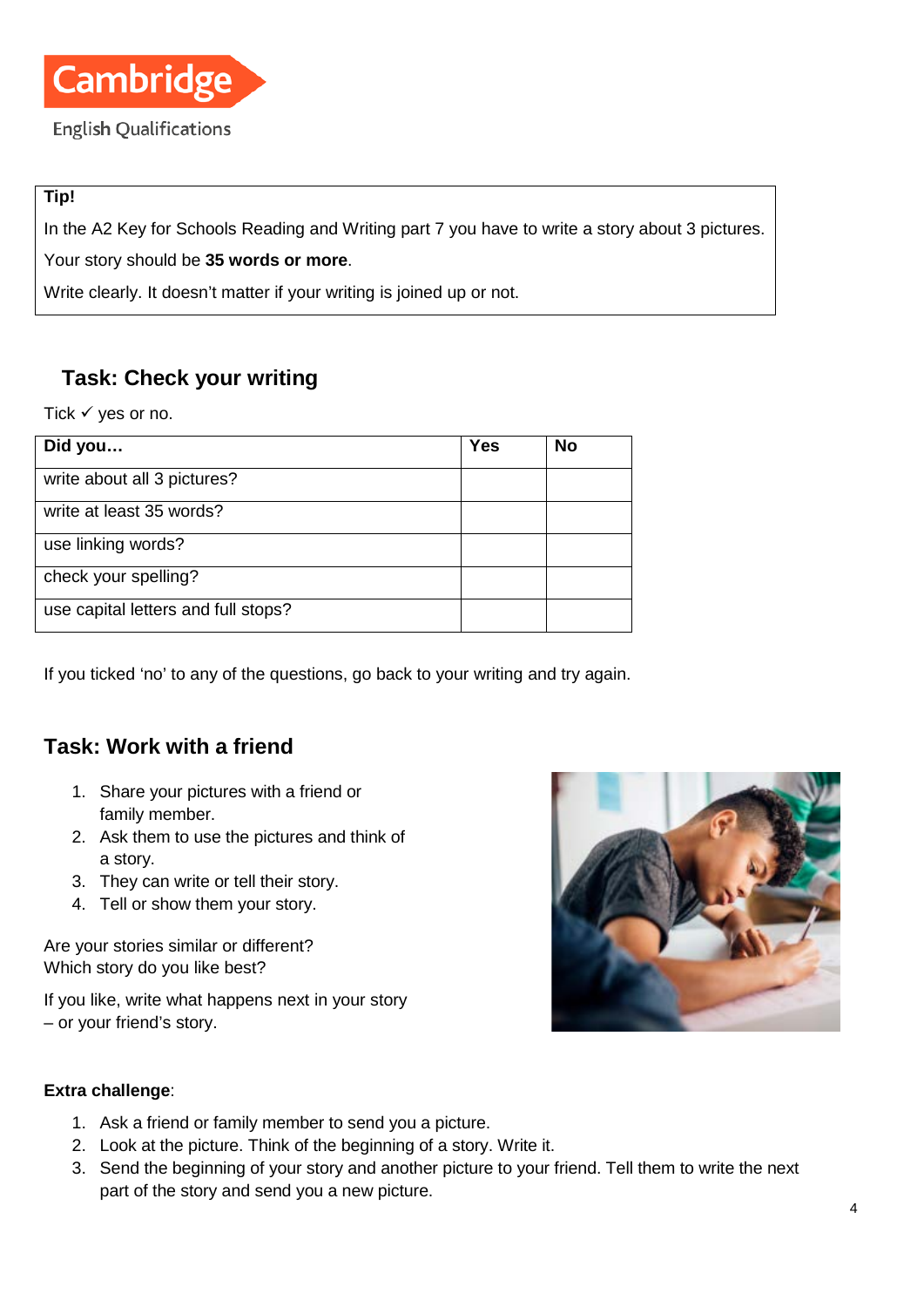

**English Qualifications** 

- 4. Read the next part of the story and look at the new picture. Think of an end to your story. Write it.
- 5. Share your ending with your friend.

If you like, do this again with new pictures!

# **Keep learning!**

Choose one or two activities to keep improving your writing in English.

A. Choose a writing task from **[LearnEnglish Teens](https://learnenglishteens.britishcouncil.org/skills/writing/elementary-a2-writing)** Try to improve your writing by using

this self-assessment:

- Did you answer the question?
- Did you check your spelling?
- Did you use full stops and capital letters?
- B. Go to: **[Write and Improve](https://writeandimprove.com/workbooks#/wi-workbooks/7485eb41-a047-4d23-ae25-5afb7387eba9)**
- Create a profile.
- Choose a task.
- Write 50 words.
- When you finish, click 'Check'.
- Try to improve your writing.

C. Write a journal in English every day. You could write about:

- What you did
- What you ate
- How you felt

ī

The best/worst thing about your day.

# **Good luck and keep learning!**



D. Do **[this activity](https://www.cambridgeenglish.org/learning-english/activities-for-learners/a1g003-past-simple-of-irregular-verbs)** to practise irregular past tense verbs in English.